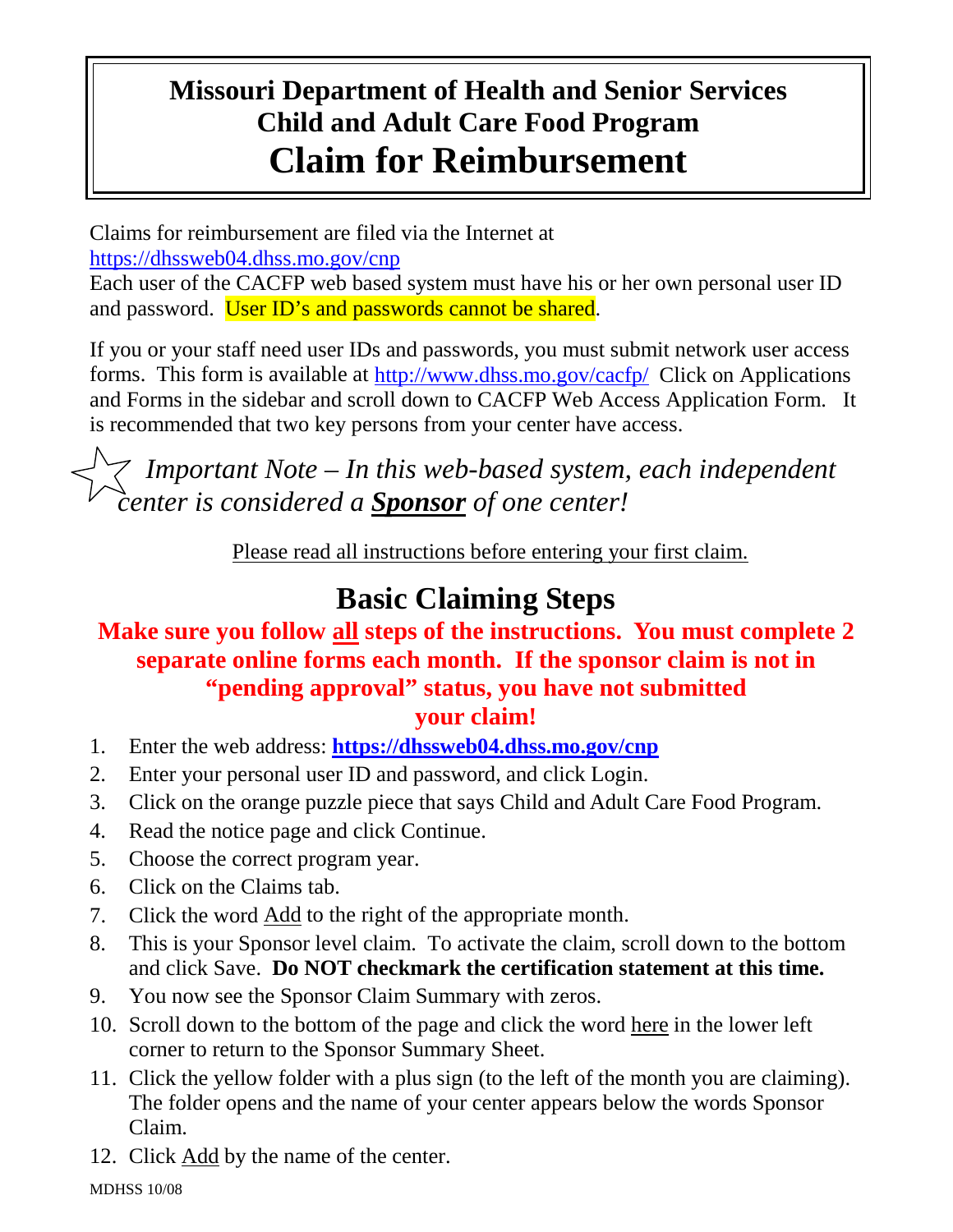- 13. Enter the claim information, and click Save. **(See instructions for center claim at end of this section)**
- 14. Click here in lower left corner of the Post Confirmation Sheet.
- 15. If there were errors detected, click **Edit** by the center's name to make corrections.
	- On the claim, the errors will be highlighted in red.
	- Correct all errors.
	- Save the claim again. (Repeat if needed, until the Post Confirmation shows the center's claim as *Complete*.) **Even though the page says the center claim is complete, you are not finished yet!**
- 16. When you are finished entering the center claim and it is in Complete status, click here to return to the Sponsor Summary page. *(Remember, even though the page says the center claim is complete, you are not finished yet!)*
- 17. This page will show the center claim is Complete, but the sponsor claim is Pending Submission. Click Edit by the Sponsor Claim for that month.
- 18. Scroll down to field (34). Read and checkmark the certification statement at the bottom of the sponsor-level claim, and submit the sponsor level claim by clicking Save. (NOTE: Do not enter a dollar figure into the FDCH Administration Costs field.)
- 19. Make sure the sponsor-level claim is in *Pending Approval* status.
- 20. Return often to the Sponsor Summary-Claims page to see when the claim has been *Approved* and *Paid*.

# **Instructions for Center Claim:**

Fields (1-3) Enter the number of participants enrolled in the center during this claim period by income group (Free, Reduced, Paid).

Field (4) Add Free, Reduced and Paid enrollment numbers and enter total enrollment.

Field (5) Enter the number of days you served meals to participants this month.

Field (6) Figure total attendance by adding daily center attendance for all operating days.

Field (7) Do not enter anything into field (7). This information fills in automatically from the application.

Fields (8-10) Enter the total number of meals by income category (free, reduced, paid) and meal type actually served to participants in this center.

Field (11) Enter the sum of each meal type.

Field (12) Don't enter anything here. This field will calculate information automatically.

Fields (13 **OR** 14) Complete only if this center is for profit. Enter the number of eligible Title XX or Title XIX participants **OR** the number of free plus reduced eligible participants in this center.

Field (15) For-profit centers check appropriate certification statement. Click Save. *NOTE: Return to Step 12 to finish submitting your claim.*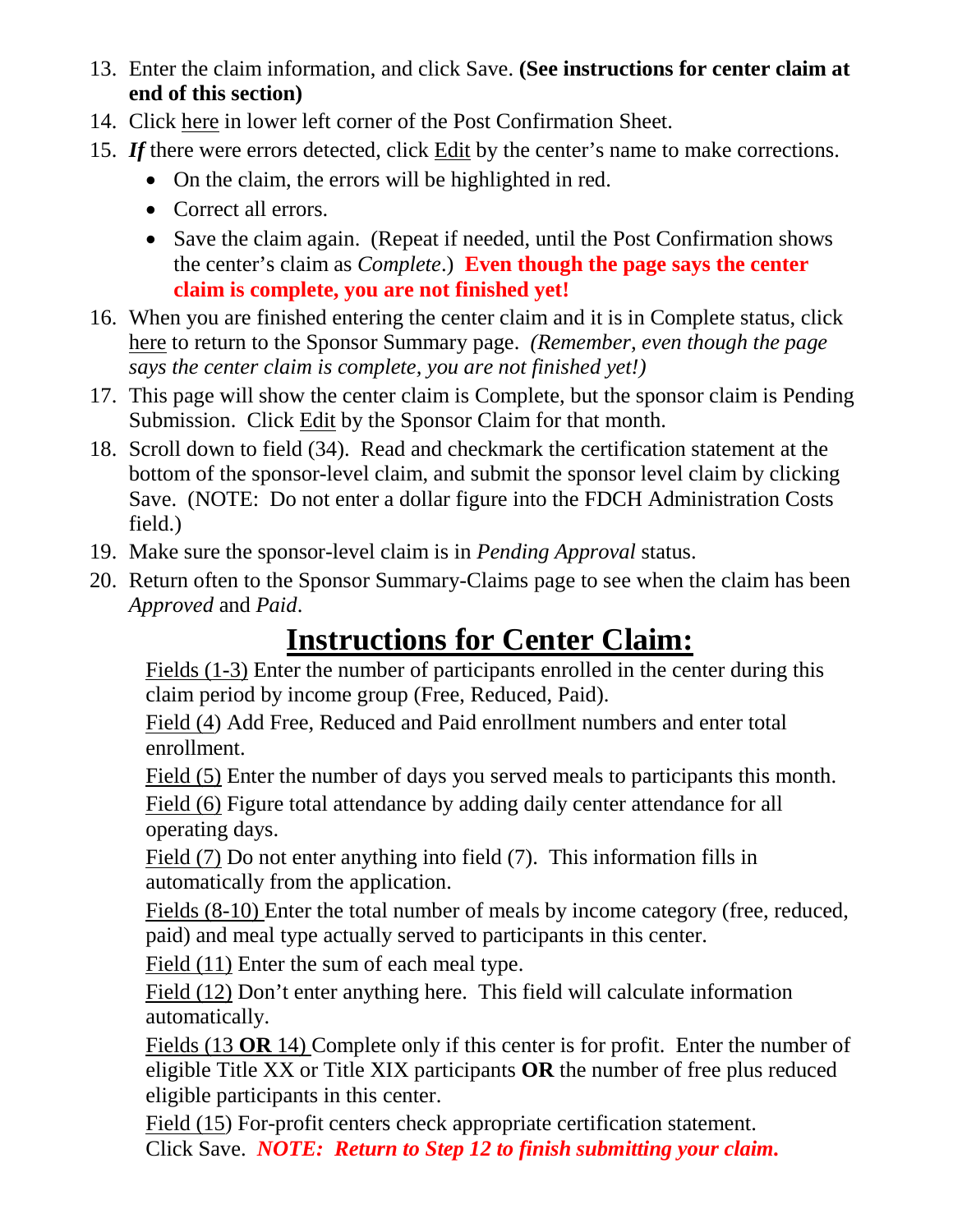## **Tips for Getting Around the Web-Based System**

- 1. Do not use your Internet Explorer's Back button. Use the menu (in the orange section) on the top left of the screen, or use the "breadcrumb trail," (under the orange bar) to navigate from screen to screen.
- 2. Each time you save the claim, no matter if it has errors, it is saved on the server, and will be there if you need to leave or logoff and come back.
- 3. Use the Tab key to navigate from field to field, or use your cursor to click into the field you want to fill out. Try not to use your Enter key. If you do, the claim will save (in an error status).
- 4. If you are in View mode, changes won't be saved. If you want to make changes, make sure you are in Edit or Revise mode.
- 5. Claims will be saved at the site level, or center level, before saving a sponsor level, or "umbrella," claim.
- 6. Revisions are filed after the original (or previous revision) is in *Paid* status.

### **Payment Notes**

- 1. Click the Payments tab to view upcoming and past payments for CACFP claims.
- 2. If a claim has been approved, but not yet processed for payment, the payment information will show in the Open Balance Transactions section. All other payments are shown in the next section.
- 3. Click the  $+$  (plus sign) by a batch number to see details for that payment.
- 4. When checking the payments, the processed date shown is approximately 3-4 business days prior to the actual electronic funds deposit date. (It is the date the batch was processed and information was sent to the State of Missouri payment system.)
- 5. Deductions—if any—made from claim reimbursements due to downward revisions are reflected in information under the Payments tab only, not in the estimates shown in the Claims tab.

# **User Notes**

- 1. Click the Users tab to view individuals who have access to submit application and claim information for your organization.
- 2. Inform the state office immediately if an individual with access is leaving your organization so that access may be revoked.
- 3. Submit a Network User Access Request form to request online access for new employees.
- 4. User IDs and passwords are assigned to individuals only, and may not be shared.